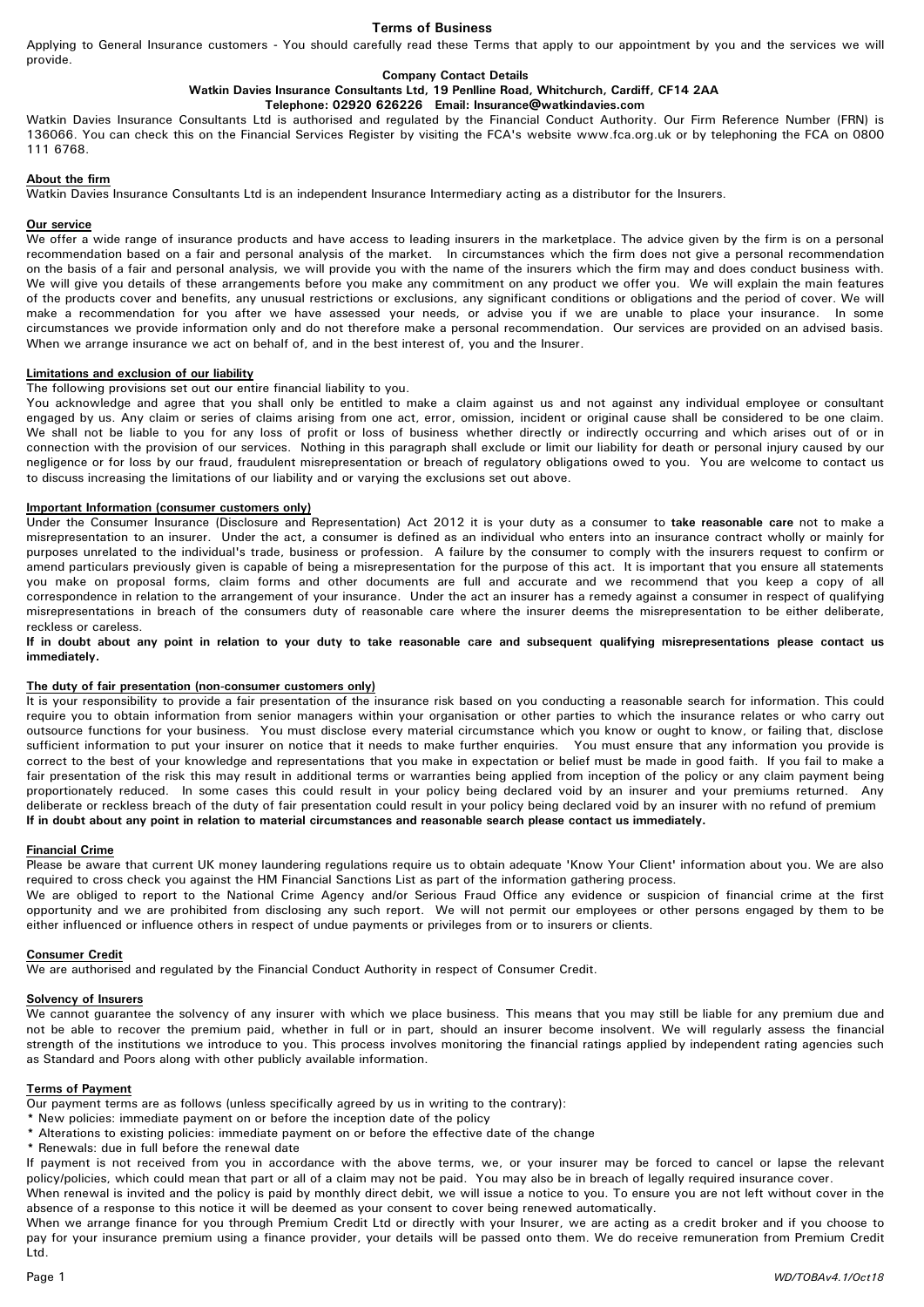We will provide you with a breakdown of the costs of your monthly instalments and subsequently a document outlining key features of their credit agreement will be sent to you which will include any fees they apply and the cost of default charges. It is important that you take time to read this document and must contact us if you do not receive this. If you have any queries or questions, either about the service provided by the finance provider or their terms and conditions you should in the first instance contact them.

Where your policy is paid via the finance provider and you choose to renew your cover, we will again continue to pass your details to them. If any direct debit or other payment due in respect of any credit agreement you enter into to pay insurance premiums is not met when presented for payment or if you end the credit agreement we will be informed of such events by the finance provider. In certain circumstances we may be contractually obliged by the finance provider to notify your insurer to cancel the policy, we will undertake this action, however acting as the agent of you. Where we are not contractually obliged to do so by the finance provider, if you do not make other arrangements with us to pay the insurance premiums you acknowledge and agree that we may, at any time after being informed of non-payment under the credit agreement, instruct on your behalf the relevant insurer to cancel the insurance and to collect any refund of premiums which may be made by the insurer and use this refund to offset the amount levied by the finance provider on the firm. If this amount is not sufficient to cover all our costs we reserve the right to pursue any additional debt owed to the firm through a due legal process. You will be responsible for paying any time on risk charge and putting in place any alternative insurance and/or payment arrangements you need. Upon receiving your strict acceptance to pay for insurance premiums through the finance provider, we will instruct them to proceed with your application for credit. This process will involve the provider searching public information that a credit reference agency holds about you and any previous payment history you have with that provider. The credit reference agency will add details of your search and your application to their record about you whether or not your application is successful. Please read carefully the pre-contractual explanations and the information regarding the cost of credit (including any representative examples). Together they provide important information in relation to the credit facility available from the finance provider. To use the finance provider's facility you must be resident in the UK, aged 18 years or over and hold a bank or building society current account which can support direct debit payments. Credit is available subject to status.

We normally accept payments by cash (subject to a limit), cheque, debit card, credit card or by bank transfer- all subject to anti money laundering rules.

If you chose to pay by cheque we will request reimbursement of any bank charges we have incurred following the return of an unpaid cheque which may have to be re-represented to fulfil the payment of the policy.

By instructing us to place insurance on your behalf you give your consent to these procedures. If there are any matters which you do not understand, or do not accept, you should discuss them with us before proceeding. We may pass the money you pay us to another intermediary. We will only do this where it is a necessary part of the process of arranging cover for you. Where this includes intermediaries outside the UK, the legal and regulatory regime may be different from that of the UK. In the event of the intermediary failing, money may be treated differently than if it was held by an intermediary in the UK. You may notify us if you do not wish your money to be passed to a person in a particular jurisdiction. No interest will be payable to customers in respect of the insurer account. Any interest earned will remain in the ownership of Watkin Davies Insurance Consultants Ltd.

# Claims Handling Procedures

All incidents with the potential to give rise to a claim must be reported to us immediately and we will advise you of the appropriate course of action to be taken. Alternatively, claims can be reported directly to insurers by way of their telephone claims helpline, details of which will be shown in your policy documents. Failure to notify insurers promptly may entitle them to reject your claim. Do not admit liability or agree to any course of action, other than emergency measures needed to minimize the loss, until insurers have given their agreement. Do not dispose of any damaged items as these may be required for inspection by the insurer. There may also be claims requirements and reporting conditions as detailed in your policy documents, which you must adhere to. You may be required to provide original proof of purchase documents, valuation reports and photographs to substantiate your claim.

We will provide a claims handling service for as long as you remain a client of ours, however, we reserve the right to charge a reasonable fee for our services if, for any reason, you cease to be a client, but wish us to continue handling ongoing claims on your behalf. It is at our discretion as to whether we decide to offer this ongoing service to you. For certain types of insurance, it is possible that a claim may be made under a policy long after expiry date of cover. It is therefore important that all policy documents are kept safely and those which provide protection after the expiry date of the policy are retained even after cancellation or transfer to a new insurer. If you receive any correspondence from a third party in relation to your claim, please pass it to us or your insurer immediately and unanswered.

# Mid Term Appointment

In circumstances where you appoint us to act as your insurance intermediary, and to administer policies arranged by another intermediary or intermediaries, we will not be liable for any loss resulting from the advice or possible negligence of your previous intermediary or intermediaries, howsoever caused. Unless instructed otherwise, we will not undertake to review any of your previous insurance contracts other than contracts currently in force at the time of appointment. A review will be undertaken as soon as practically possible or at a minimum, at the next available renewal. We will discuss with you how current and future claims arising from policies not arranged by us will be administered.

## Cancellation

Your policy document will detail your rights to cancel your insurance once you have taken it out. Depending on the type of policy you have purchased, you may be entitled to cancel within 14 or 30 days of either conclusion of the contract or receiving your policy documentation, whichever occurs later. This is often referred to as a cooling off period. Where you cancel a policy before renewal you will be responsible for paying a charge to meet the cost of cover provided and administration expenses. Please see the 'Refunds' section. To enable your insurer to process the cancellation, you will need to return certificates and any official documents to our office within 30 days of your notice to cancel.

## Remuneration, Charges & Fees

In addition to the amount charged by insurers we reserve the right, at our discretion to make a charge to cover the administration of your insurance. Any applicable insurance premium tax will be shown on the documentation we provide to you. These fees are non-refundable.

|                             | Consumer | <b>Commercial Customer</b> |
|-----------------------------|----------|----------------------------|
| <b>New Business</b>         | £17.50   | £30.00                     |
| Renewal                     | £17.50   | £30.00                     |
| <b>Mid Term Adjustments</b> | £17.50   | £17.50                     |

These fees may be subject to change. Where there are changes, we will confirm this clearly and the actual amount will always be disclosed to you before you commit to purchasing the product. All charges and fees will be disclosed prior to the inception of any cover or amendment.

# Refunds

Where a policy is cancelled before renewal, insurers charge to cover their costs, with the balance refunded to you, subject to no claim having been made. Full details will be available in your policy. In the event of an adjustment giving rise to a return of premium the amount may be refunded or held to credit.

Your attention is specifically drawn to the following: Where you cancel your policy after the expiry of the cooling off period or where you request a mid-term adjustment which results in a refund of premium, we reserve the right to charge you for our time and costs. This will usually result in us reducing the amount refunded to you by the FULL amount of the commission and fees we would have received had you not cancelled. The reason